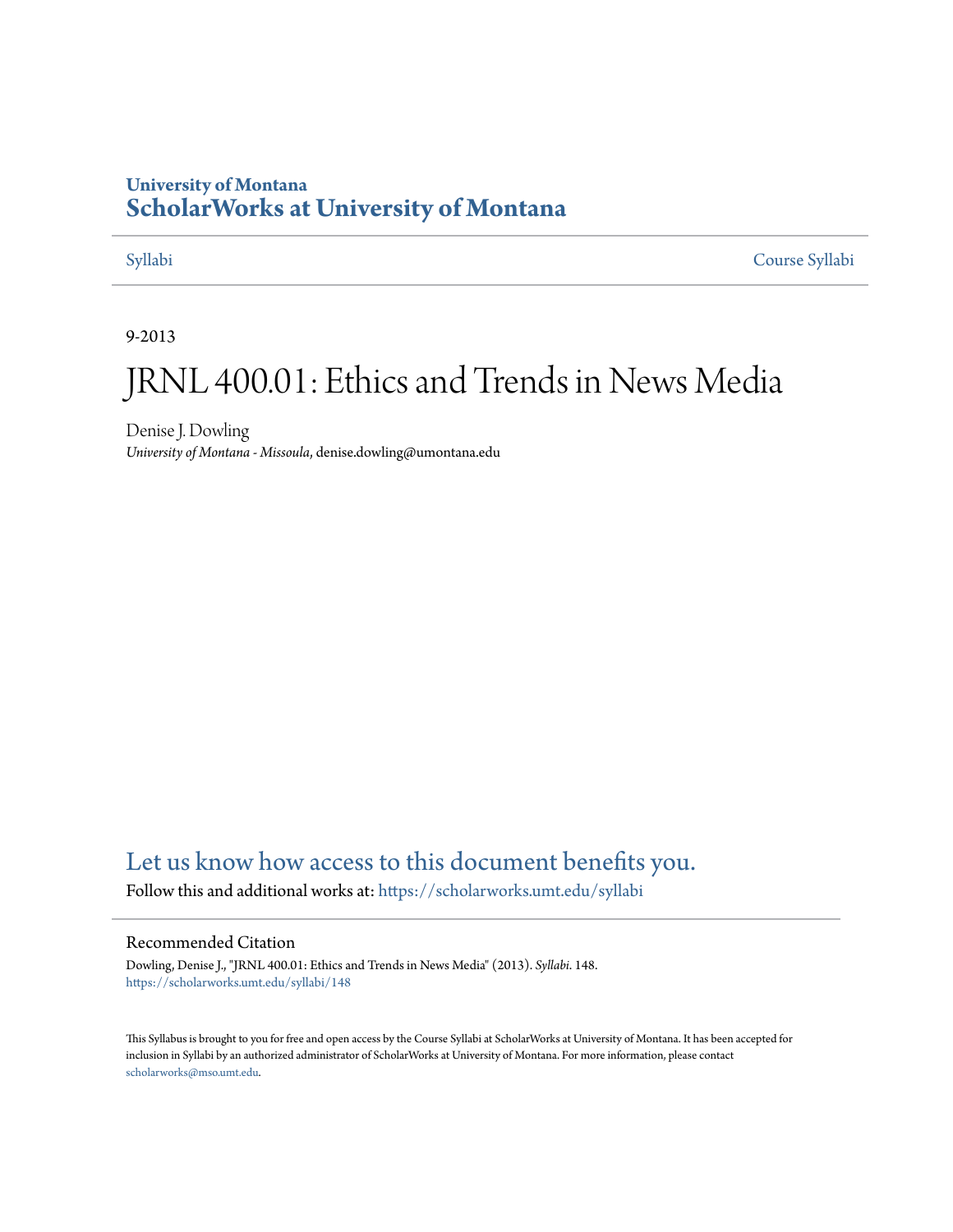#### **JRNL 400-Ethics and Trends in News Media Autumn 2013-3 Credits-Traditional Grading Only www.ethicsandtrends.blogspot.org**

Scope-This course will concentrate on current industry practices and ethical issues in electronic and print media. Students will write an in-depth research paper on an approved topic in journalism/media. Students will also be expected to write a short paper and present on an ethics issue. Two students will present each assigned day and lead a class discussion. We'll have a number of guest speakers in to talk about the current state of the industry. You are expected to follow current events in the news and the media and blog on given topics.

**Learning Outcomes:** The successful student in JRNL will demonstrate the following skills upon completion of the course:

- Ability to conduct in-depth research on a topic of importance in the media
- Ability to identify meaningful sources (text and in-person) for inclusion in research report
- Ability to correctly cite sources in research paper style
- Ability to write a scholarly paper
- Ability to make a class presentation that demonstrates expert knowledge in at least one area of media ethics
- Knowledge of ethical practices in the media and demonstrated ability to engage in ethical decision-making
- Knowledge of current trends and issues in the media
- Ability to engage with guests brought to class by asking questions demonstrating a knowledge of the guest's area of expertise
- Successful production of resume, portfolio and cover letter
- Demonstration of job-seeking skills
- Participation in blog dialogue by adding information and opinion to the discussion

**General Education/Journalism Credits:** This course is required for your BA degree in journalism and radio-television. It does not fulfill any general education requirements.

**Frequency of Offering:** This course is offered fall semester and spring semesters. It is designed to be taken in the student's final year in residence.

**Class Meets:** Mondays and Wednesdays from 9:40-11 in DAH 316. Any changes to class meeting times or locations will be announced in class.

**Instructor:** Denise Dowling, Interim Dean, School of Journalism. **Office:** Don Anderson Hall Room 425

**Office Hours:** By appointment.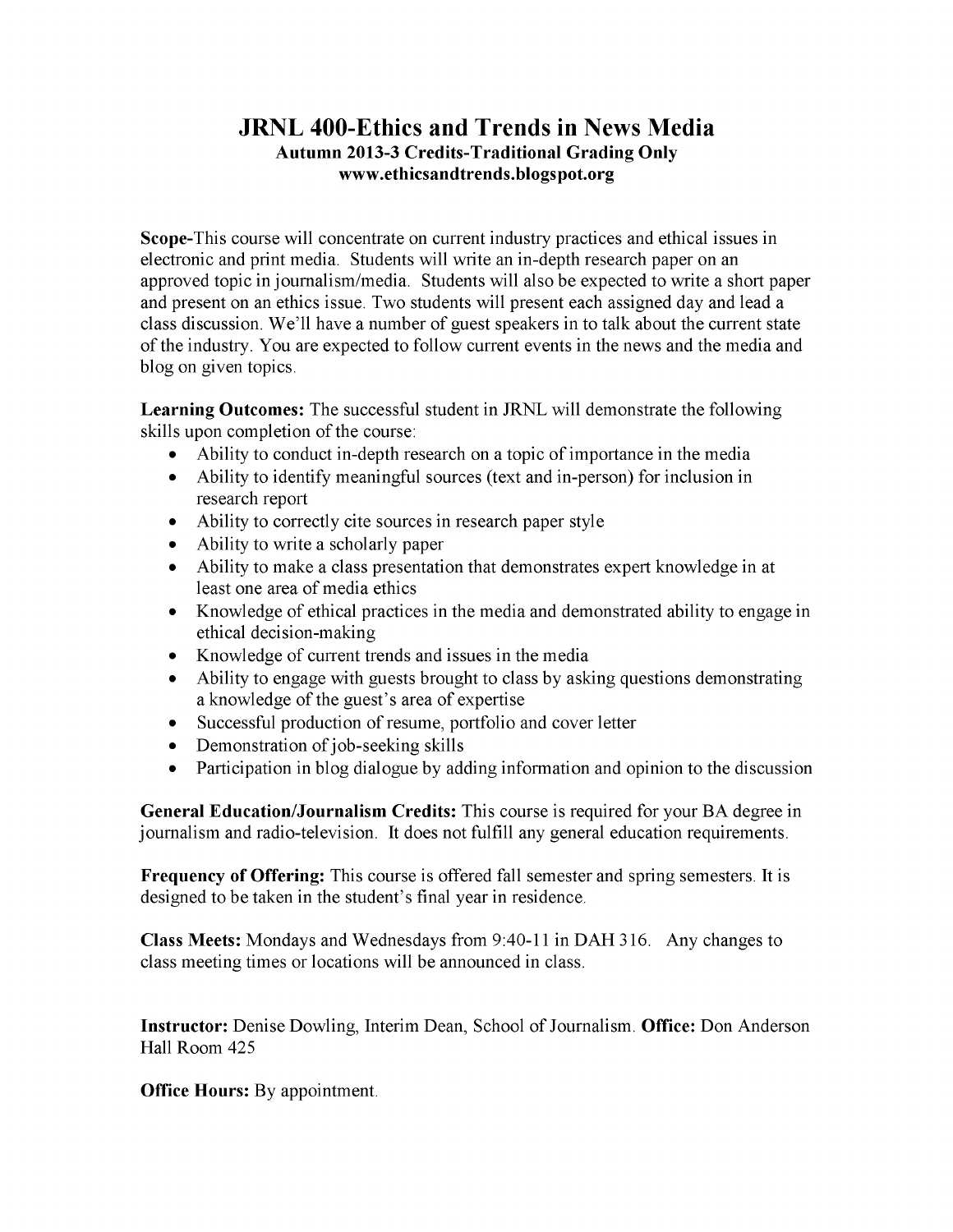**Office Phone: 406-243-4143 Email:** denise.dowling@umontana.edu

**Required Textbooks:** There is no required textbook for this class. However, I do expect you will do a significant amount of reading as you research your papers and class topics.

**E-mail:** Each student must have a working e-mail address that YOU CHECK OFTEN.

**Attendance:** You will be allowed two unexcused absence without consequence. Illness and university business absences will be excused IF you provide written evidence of your illness/travel. Please note that work for other journalism courses is NOT considered an excused absence.

If you have more than two unexcused absences, your final grade will drop one letter grade. If you miss five or more classes, you will fail the course. Please arrive on time as we will often have guests and late arrivals are distracting. If you are late three times, it will be considered an absence.

#### **Academic Honesty**

All students must practice academic honesty. Academic misconduct is subject to an academic penalty by the course instructor and/or a disciplinary sanction by the University. All students need to be familiar with the Student Conduct Code. The Code is available for review online at http://www.umt.edu/SA/VPSA/index.cfm/page/1321.

#### **Same Work for Multiple Classes**

You may not submit for this course any assignment that has previously or will be concurrently submitted for another class unless you receive prior approval from the professor for this course. To do so without permission will result in an "F" for the assignment and could result in an "F" for the course.

#### **Accommodation for Students with Disabilities**

This course is accessible to and usable by otherwise qualified students with disabilities. To request reasonable program modifications, please consult with the instructor. Disability Services for Students will assist the instructor and student in the accommodation process. For more information, visit the Disability Services website at www.umt.edu/dss/.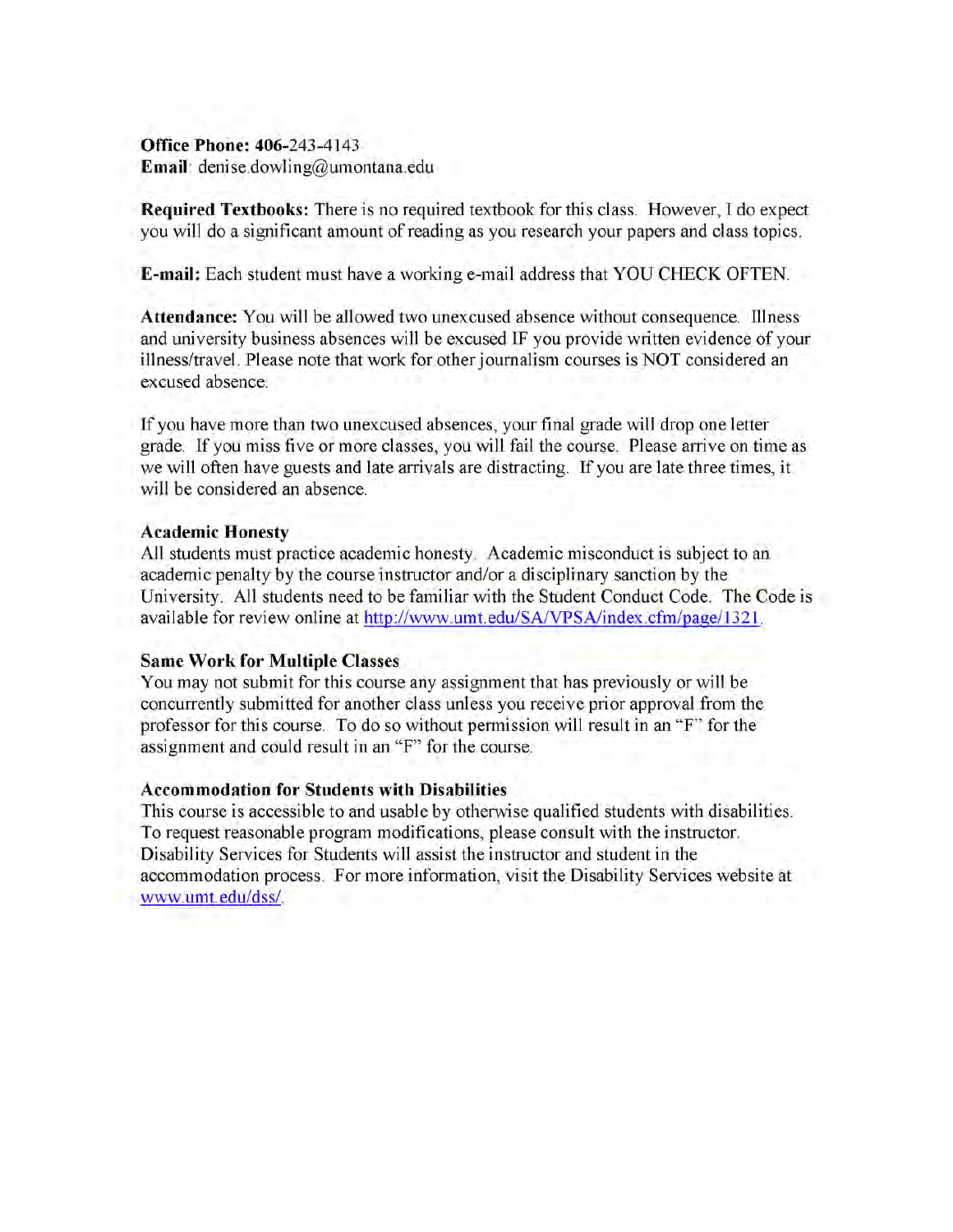# Plagiarism

Plagiarism is defined as using other people's words, ideas, data or materials and presenting them as your own. When in doubt, ASK! Be sure to include citations when using other people's writing, because plagiarism is a serious offense in any discipline, but especially in journalism. It's a firing offense in the professional world. In the Department of Radio-Television, students face a range of penalties for plagiarism.

- a grade of "F" on the assignment
- a request that the student drop the class
- withdrawal of the student from the class, initiated by the professor
- an "F" in the course
- expulsion from the Radio-Television department and the School of Journalism
- denial of the student's degree
- expulsion, suspension or probation from the university.

**If you need more information or have questions about exactly what constitutes plagiarism, ask me!!** PLAGIARISM and all forms of cheating are treated with harsh discipline in the journalism school and by the university. *Don't do it.* 

#### **Grading:**

| Paper 1-Ethics Paper/Presentation/Blog | 25 points  |
|----------------------------------------|------------|
| Paper 2-First Draft Research Paper     | 15 points  |
| Paper 3-Final Paper                    | 40 points  |
| Resume/Portfolio/Interview             | 10 points  |
| <b>Class Participation</b>             | 10 points  |
| <b>TOTAL</b>                           | 100 POINTS |

| $\overline{A}$ | 100-93% |
|----------------|---------|
| $A-$           | 92-90%  |
| $B+$           | 89-88%  |
| B              | 87-83%  |
| $B -$          | 82-80%  |
| $C+$           | 79-78%  |
| $\mathsf{C}$   | 77-73%  |
| $C-$           | 72-70%  |
| D+             | 69-68%  |
| D              | 67-63%  |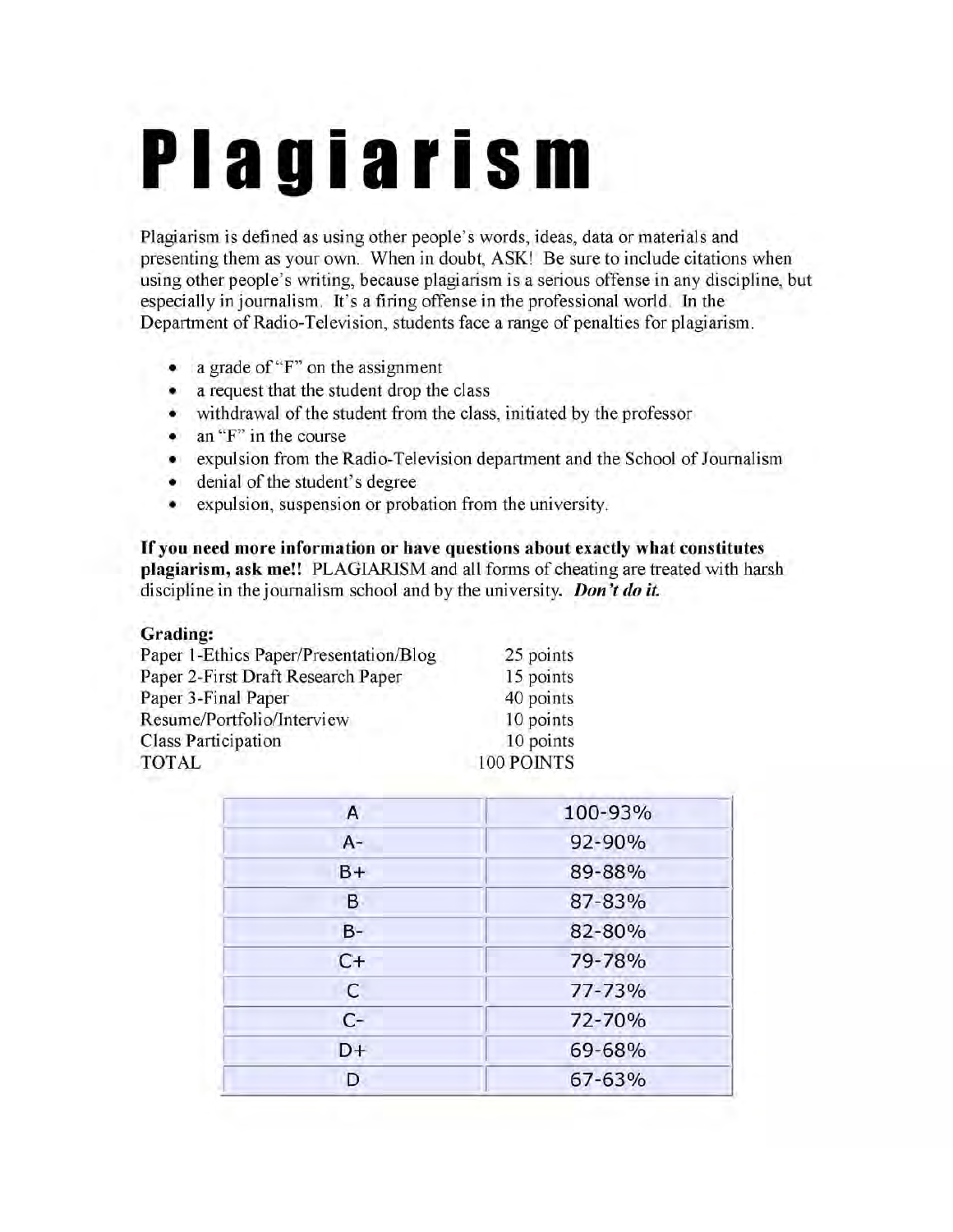#### JRNL 400 (CRN 70897) Ethics and Trends in News Media Autumn 2013 Mondays/Wednesdays 9:40-11 DAH 316

\*\*Due to the availability of guests, this schedule may change several times over the course of the semester. \*\*

| <b>Monday, August 26</b>               | <b>Wednesday, August 28</b>                             |
|----------------------------------------|---------------------------------------------------------|
| Welcome & Class Overview               | <b>Topic: Ethical Decision Making</b>                   |
|                                        | Example: Make the Call/Offensive                        |
|                                        | Language                                                |
|                                        | Example: Roughed Up/Reporter                            |
| <b>Assignment: Research and submit</b> | Involvement in a Story                                  |
| by email 2 choices for ethics          |                                                         |
| presentation.                          | <b>Due: Ethics Topic Ideas</b>                          |
| <b>September 2-Labor Day No Class</b>  | Sept. 4                                                 |
|                                        | <b>Graduation Papers</b>                                |
|                                        | Writing a Research Paper                                |
|                                        | Pew Study-Trends in Journalism                          |
|                                        |                                                         |
|                                        | <b>Draw: Presentation Dates</b>                         |
|                                        | <b>Assignment: Research ideas for</b>                   |
|                                        | senior paper                                            |
| Sept. 9                                | <b>Sept. 11</b>                                         |
| Topic: Writers Roundtable              | <b>Student Presentations:</b>                           |
| Guests: Tamara Jones, Gwen Florio,     | <b>Kate Siberell-Reporting on Juveniles</b>             |
| Alex Sakaraissen                       | (Rory Guilfoy)-Homerism in Sports                       |
|                                        | <b>Reporting</b>                                        |
| <b>Due: Research Paper</b>             |                                                         |
| <b>Idea(s)/Source List</b>             |                                                         |
|                                        |                                                         |
| <b>Sept. 16</b>                        | <b>Sept. 18</b>                                         |
| <b>Topic: Reporting Science News</b>   | <b>Student Presentations:</b>                           |
| Guests: Matthew Frank, Hank Green      | <b>Stacy Thacker-Covering Racially</b>                  |
|                                        | <b>Diverse Communities</b>                              |
|                                        | <b>Zeno Wicks-Unnamed</b><br>sources/protecting sources |
|                                        |                                                         |
|                                        |                                                         |
| Sept. 23-JAC                           | <b>Sept. 25</b>                                         |
| Topic: Entrepreneurial Journalism      | <b>Student Presentations:</b>                           |
|                                        | Hunter D'Antuono-Privacy vs. right to                   |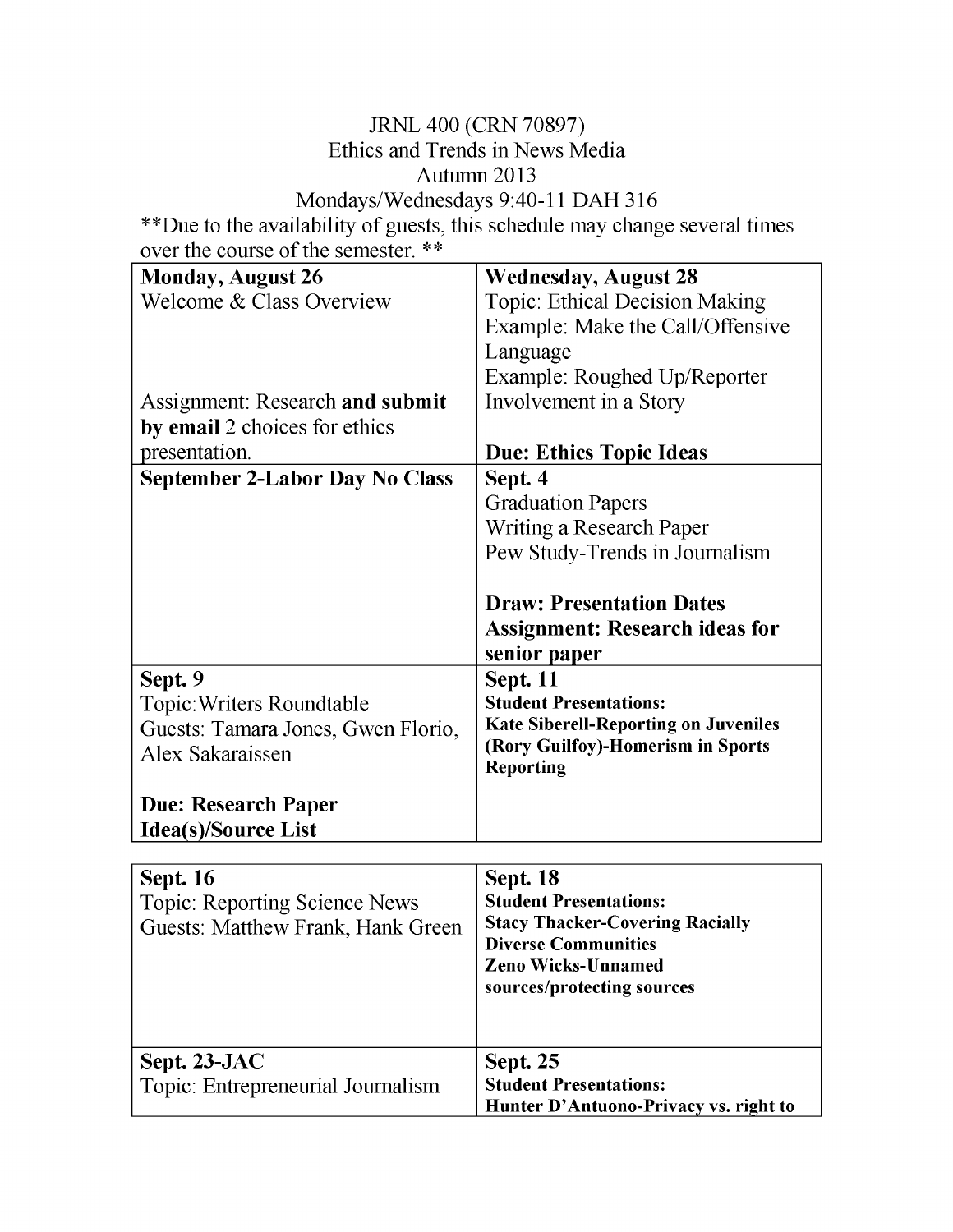| Guests: Michael FitzPatrick, Jeremy<br>Sauter                                                                            | know<br><b>Cameron Jones-NPR Investigation</b>                                                                                                                                    |
|--------------------------------------------------------------------------------------------------------------------------|-----------------------------------------------------------------------------------------------------------------------------------------------------------------------------------|
| <b>Sept. 30-</b><br>Topic: Photographers<br>Guests:                                                                      | <b>October 2</b><br><b>Student Presentations:</b><br><b>Mason Shoultz-Reporting Gun</b><br>Ownership<br><b>Christopher Allen-Plagiarism</b>                                       |
| Oct. 7-Homecoming<br>Topic: Advocacy, Sales and<br>Journalism<br>Guests: Marlee Miller, Nancy<br>DePastino, Jim Ascendio | Oct. 9<br><b>Student Presentations:</b><br>Jordan Niedermeier-Fairness in political<br>reporting<br><b>Clancy Crismore-Observer or Involved?</b>                                  |
| <b>Oct. 14</b><br><b>Topic: Covering Diverse</b><br>Communities<br>Guests: Jason Begay, Mark<br>Boatman, Caitlin Copple  | <b>Oct. 16</b><br><b>Student Presentations:</b><br><b>Rachel Leathe-Editorial vs. Sales</b><br><b>Matt Hudson-Covering</b><br>Suicide/Hostage/Terror                              |
| <b>Oct. 21</b><br>Topic:<br>Guests:                                                                                      | <b>Oct. 23</b><br><b>Student Presentations:</b><br><b>Brianna Loper-Graphic Images</b><br><b>Corin Cates-Carnet-</b><br><b>Staging/Reenactments</b>                               |
| <b>Oct. 28</b><br>Topic:<br>Guests:                                                                                      | <b>Due: First Draft Research Paper</b><br><b>Oct. 30</b><br><b>Student Presentations:</b><br><b>Keith McGlothlin-Social Media Ethics</b><br><b>Sophie Danison-Online Comments</b> |
| Nov. $4$<br><b>The Job Hunt</b><br><b>Resumes, portfolios, interviewing</b>                                              | Nov. $6$<br><b>Student Presentations:</b><br>Karl Schneider-News & Activism<br><b>Alexander Deedy-Prior Review/Students</b><br>and Schools                                        |